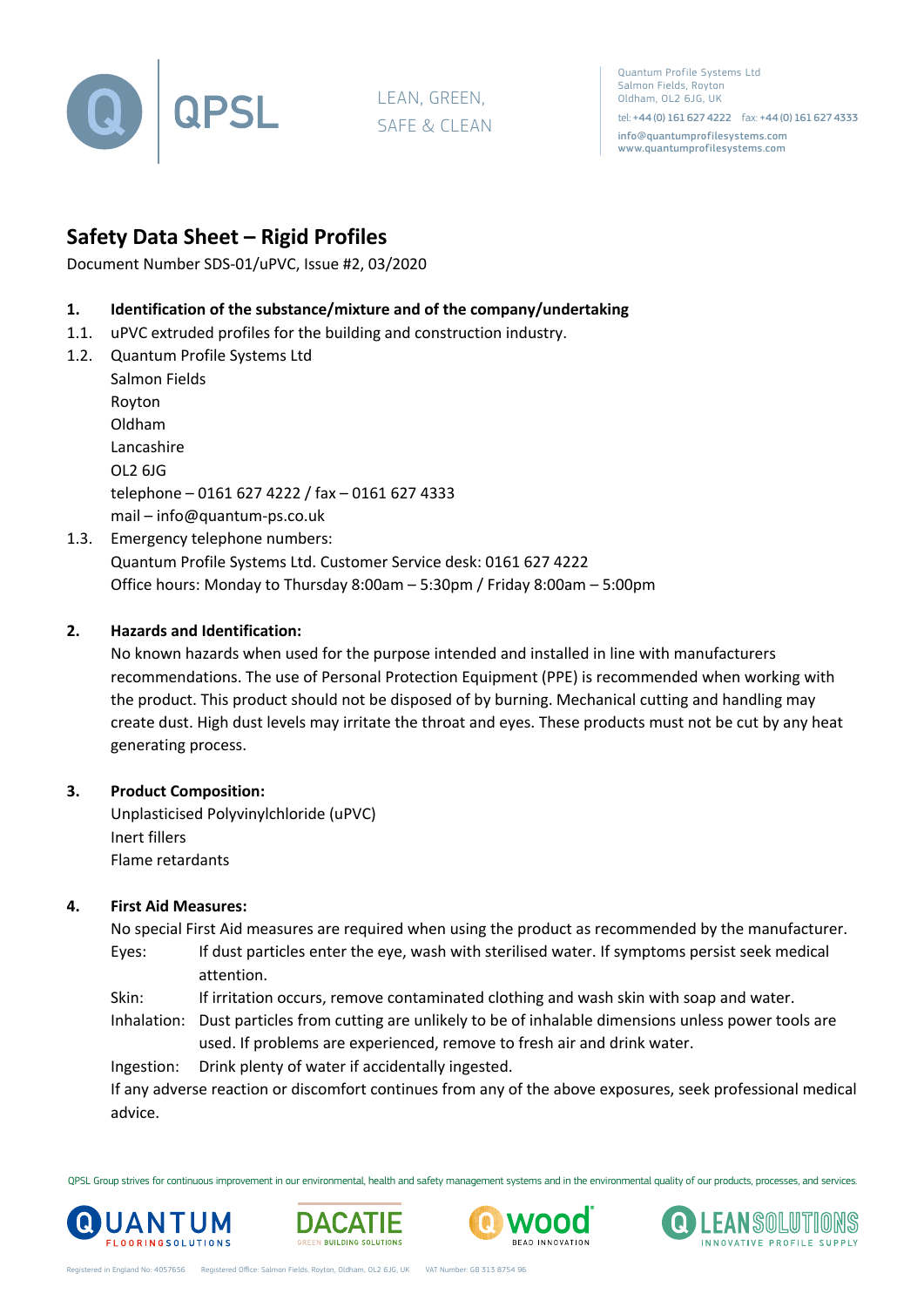

## **5. Fire Fighting:**

Normal fire fighting procedures should be followed. Use breathing apparatus and in the case of a major fire wear acid resistant clothing.

## **6. Accidental Release Measures**

The uPVC profile is in solid form and poses no hazard. See section 8 for recommended personal protection measures. See 13 for disposal considerations.

#### **7. Handling and Storage:**

Store in dry conditions away from sources of heat. When cutting product with power tools, provide adequate localised dust extraction and respiratory and eye protection as specified in section 8.

## **8. Exposure Controls/ Personal Protective Equipment**

Whilst there are no Exposure limits associated with the product the use of PPE is recommended when cutting and securing the product

Respiratory protection: No MEL applicable but if dust is generated it is recommended that a disposable face mask complying with BS EN 149 type FFP1 or FFP2 is used to improve comfort.

Eye protection: When cutting or processing with power tools, eye protection complying with BS EN 166 should be worn.

#### **9. Physical and Chemical Properties:**

| Appearance: | Rigid article                                             |
|-------------|-----------------------------------------------------------|
| Colour:     | Various                                                   |
| Odour:      | Slight odour                                              |
| Solubility: | Insoluble in water                                        |
|             | Decomposition: Will decompose at temperatures above 150°C |

#### **10. Stability and Reactivity**

Stable in normal use. Avoid contact with acids and oxidising agents at temperatures above 60°C Avoid contact with Acetal Resin. If thermal decomposition of the product occurs hydrogen chloride gas will be released.

#### **11. Toxicology**

No known toxic effects.

#### **12. Ecological Information**

uPVC is considered to be ecologically benign. uPVC does not readily decompose when weathered or exposed to micro-organisms.